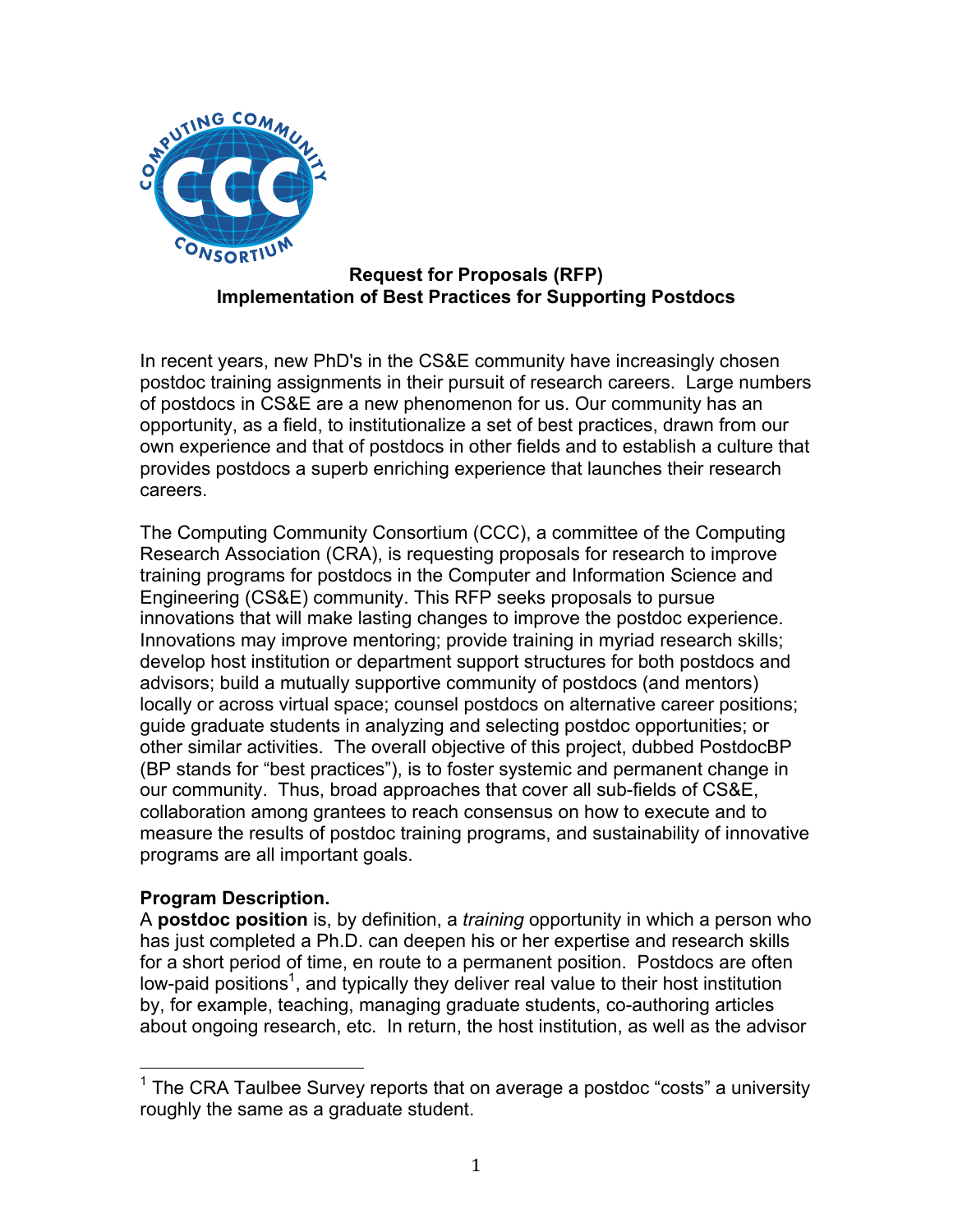at that institution, should implement best practices for supporting the postdoc and furthering that person's training on all relevant dimensions. This involves a great deal more than an advisor who merely imparts technical knowledge or even one who acts as a mentor. It involves the institution providing support as well. We expect through the activity funded by this grant to establish a stronger and better culture in the CS&E community.

A proposal for an award under this program should:

- Identify and clearly describe a set of best practices that the proposer has selected for implementation. This may draw from or expand upon the best practices already identified by the CS&E community; a list of a few best practice documents appears below.
- Describe an approach to *implementation* of those best practices.
- Apply the implementation (approach for) best practices for a significant number of postdocs in one or more CS&E research institutions in a sustainable way.
	- Consortia and virtual support approaches are encouraged.
	- Any implementation should involve a thoughtful program to teach the postdoc research skills (as needed) such as how to design a research project, manage a research group, author quality technical papers, deliver effective oral communication, pitch a research idea in a short "elevator talk", write a proposal for funding, effectively find and use scholarly materials, and other career skills.
	- Every postdoc needs to be involved in a research community and the institution should provide for postdocs to mingle with and learn from other postdocs, the faculty, and others – at the local institution and in the larger research community.
	- Every postdoc needs to have opportunities to practice learned skills and to receive feedback.
	- Every postdoc should receive career counseling, and this should involve interactions with researchers who have personal experience with career choices in industry, in federal laboratories, as well as in a university.
	- Postdocs need to network with researchers not just at their home institution, but at meetings of their research community
- Define meaningful and observable *metrics* with which to evaluate the quality of implementations of those practices. Is it possible to achieve a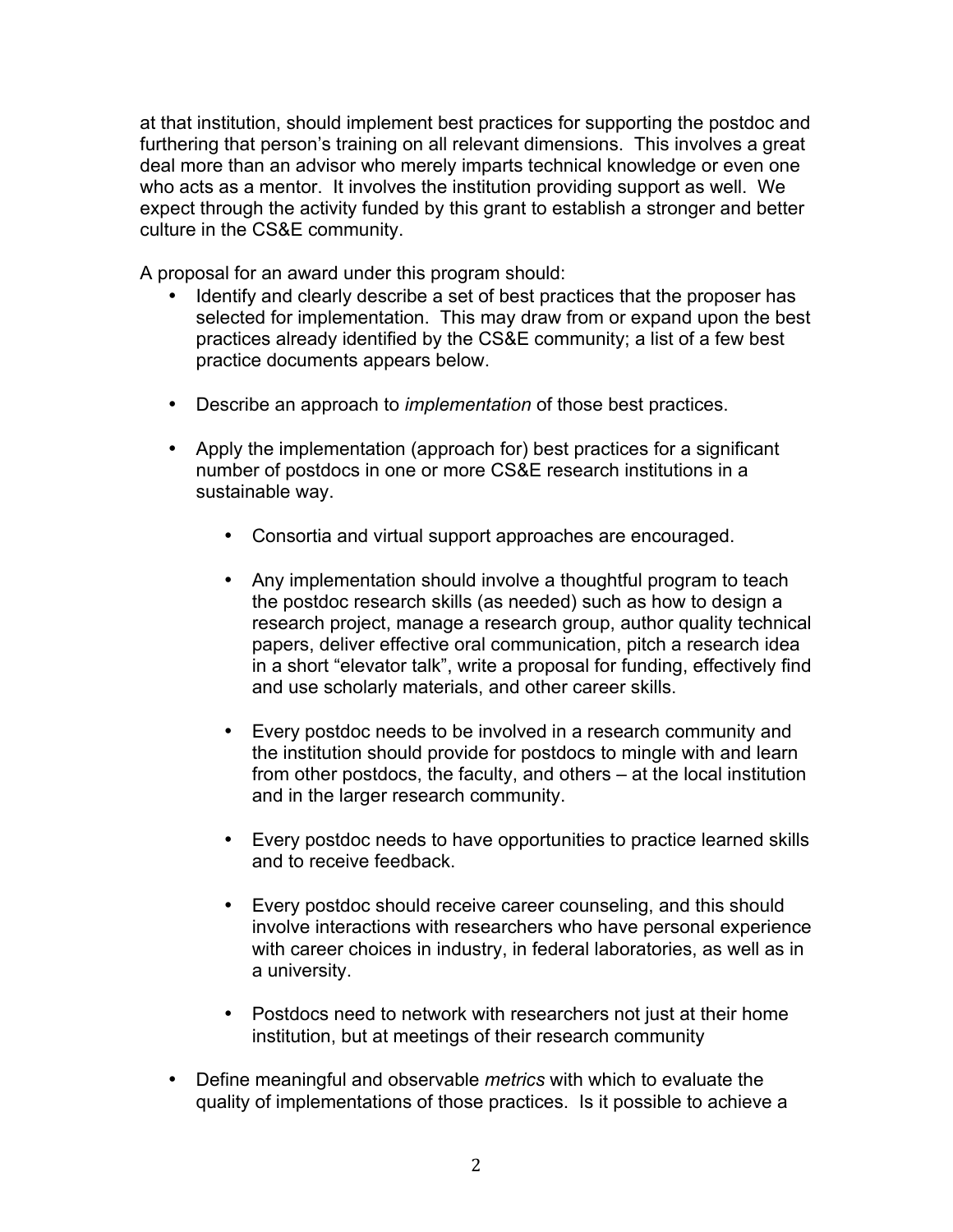generally accepted set of metrics – and on diverse, hopefully innovative, implementations appropriate to different circumstances in research organizations?

- Measure effectiveness of those implementations and provide data to the community. Implementations developed by awardees should apply broadly across the various sub-disciplines within CS&E. Implementations may differ somewhat in different laboratories, departments and institutions. But they should be readily transferable across multiple institutions.
- On at least an annual basis meet with other PostdocBP Principal Investigators (PIs) to share experiences, metrics and measurement data and to collaborate on a joint (annual) document to inform the CS&E community on what has been learned about implementations of best practices, metrics, and measured data that characterizes grantee activity.
	- The intent of the PostdocBP project is to establish practices that are similar across all CS&E research institutions: academic, industrial, and governmental. A desirable outcome is that postdocs can expect similar treatment and excellent experiences from any host institution and mentor.
	- Collaboration among awardees, via annual PI meetings or other ad hoc interaction, is intended to align thought and action across as wide a set of CS&E research institutions as possible.
- Describe how the host institution or department assures that every postdoc receives quality experience, and steps in to solve problems, should they arise.
- Assure sustainability; the proposal should describe mechanisms to sustain the postdoc support after termination of the grant. The proposal must describe how – after the grant is over – implementation of best practices will affordably continue at the institutions involved.

## **Articulations of best practices**. At least three documents already exist:

- The CRA website hosts a document entitled **Computer Science Postdocs – Best Practices** (http://cra.org/resources/bpview/best\_practices\_memo\_computer\_science\_postdocs\_best\_practices/).
- The most recent major study by the National Academies of postdoc support across all sciences and engineering disciplines is entitled **Enhancing the Postdoctoral Experience for Scientists and Engineers: A Guide for Postdoctoral Scholars, Advisors, Institutions, Funding Organizations, and Disciplinary Societies** (http://www.nap.edu/catalog.php?record\_id=9831).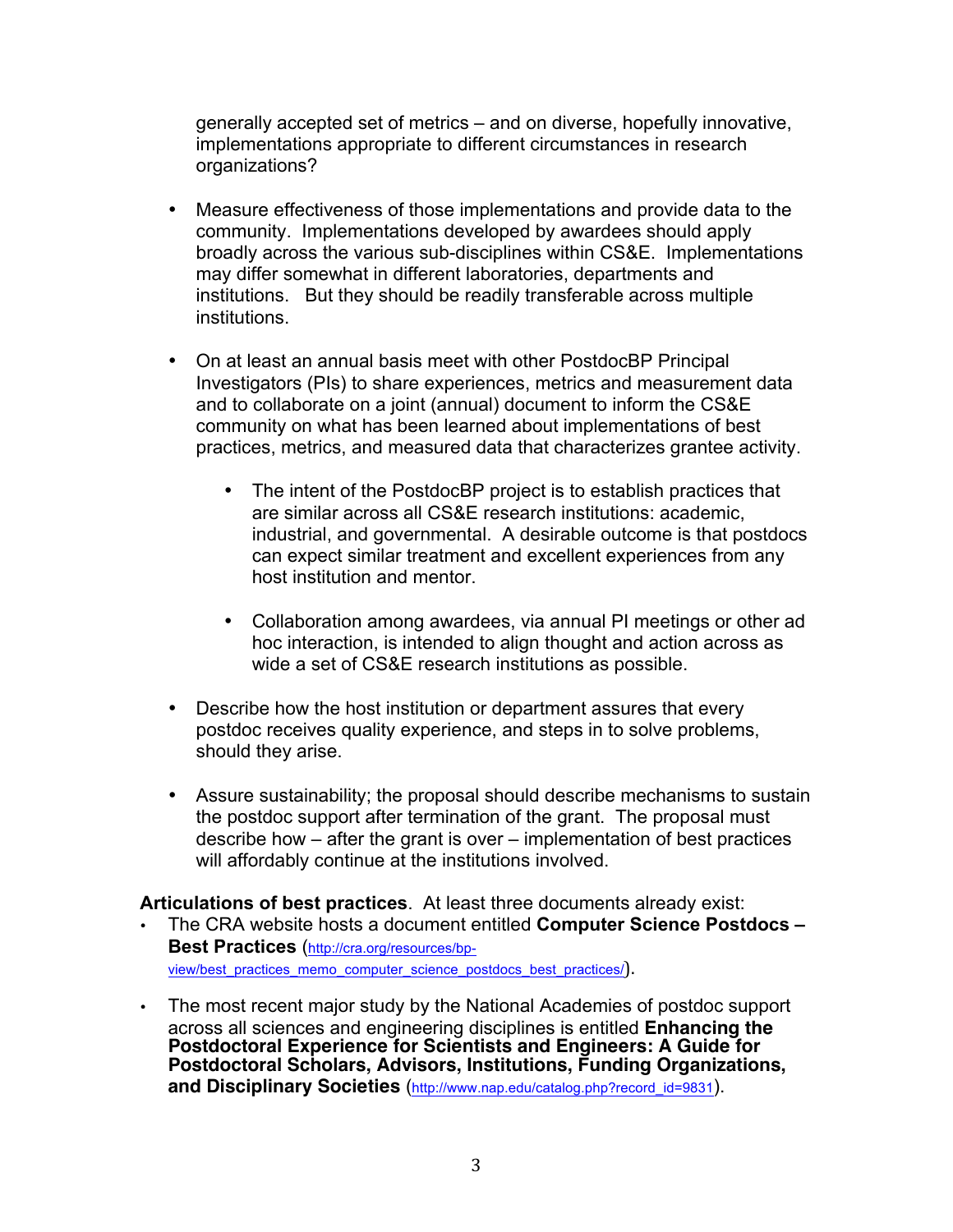• The National Academies is preparing a report on the management of postdoc in the life sciences, entitled **The Postdoctoral Experience Revisited: When the Ideal and the Reality Diverge**.

These documents have considerable overlap. There may be some room to refine best practices, but the main challenge today is to innovate on their *sustainable implementation* and to rigorously *measure* the effectiveness of those implementations.

In addition, some organizations have developed postdoc training materials and made them available online.

**Data on the postdoc community and postdoc experience.** The community needs better longitudinal information on postdocs, their training experience and their subsequent career. The Computing Research Association will be working to define what data is needed, and will work with the National Science Foundation (NSF) to gather such information over the years, informed by the reports from awardees. One objective of the PostdocBP project is to formulate data-gathering practices that can be sustained by CRA, NSF, or others.

**Use of grant funds.** Funding may be used to support appropriate salary for the principal investigator (PI) and staff, to facilitate experiential and training activities, and generally to support implementation, e.g. some travel, career counseling, training materials development, and consensus activity participation. No funding for postdoc stipends or fellowships may be requested as part of this grant. No equipment funding is available.

A proposer may request to augment his or her proposal (and proposed budget) in order to lead and manage the consensus process in which grantee PIs come together on at least an annual basis and author a joint document.

**Eligibility.** Grantees will be U.S. research universities with the lead PI coming from the CS&E community. We encourage grantees to form consortia involving not only computing research universities, but not-for-profits, industry and laboratories that hire CS&E postdocs. We encourage virtual space approaches. Funds from these awards can only be subcontracted as permitted by the National Science Foundation.

**Award Size and Duration.** CCC anticipates awarding a total of up to \$3.2 million to between 4 and 10 meritorious proposals, each spanning three years. Grant size may vary substantially.

**PostdocBP Website.** The PostdocBP website can be found at PostdocBP.org. This website contains a number of resources, including FAQs, this request for proposals, and pointers to "best practices" documents for postdocs. FAQs will be updated periodically.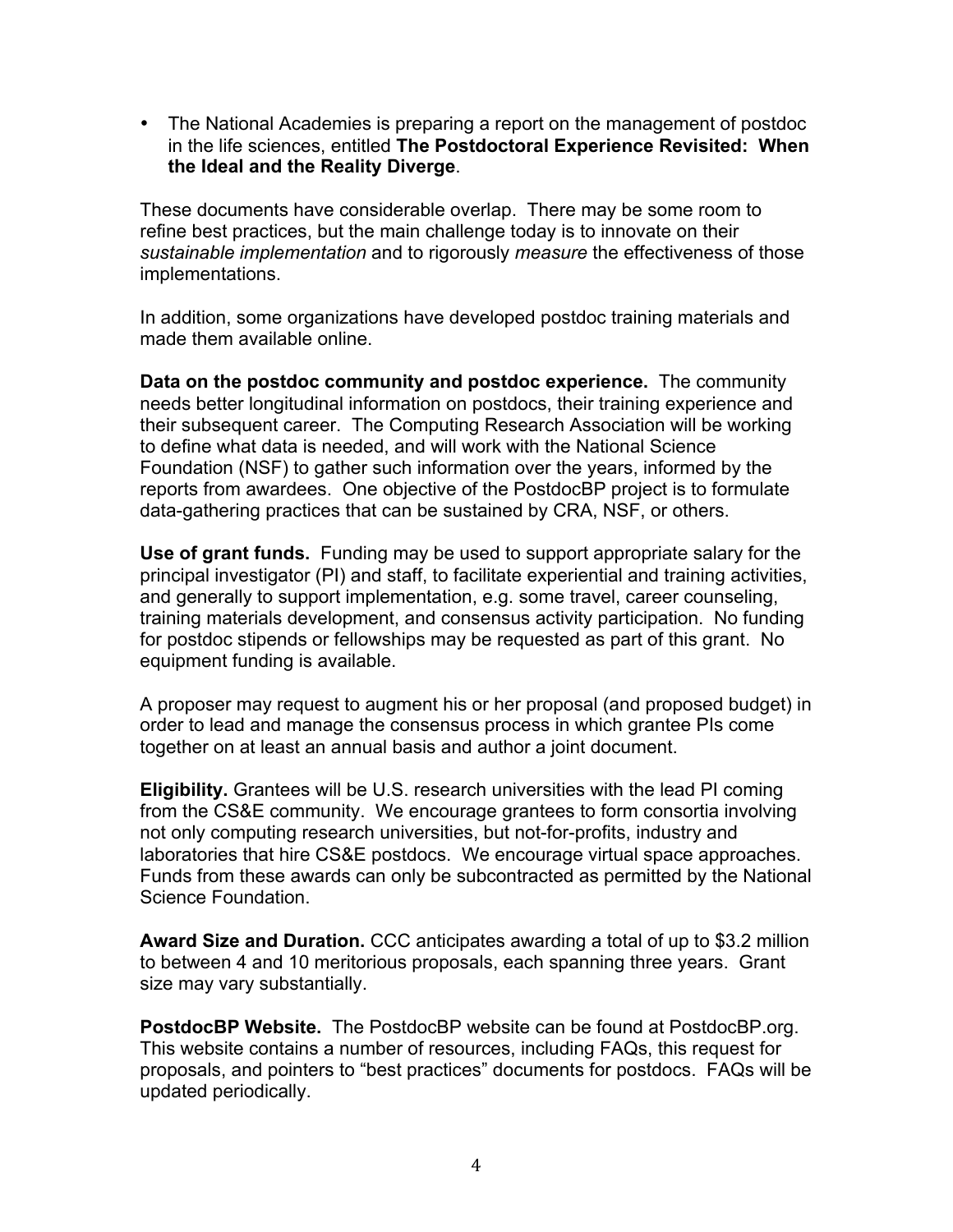**Submitting Proposals.** Please let us know if you are preparing a proposal by sending electronic mail to contact@PostdocBP.org. Proposals following the content and format described below should be submitted according to submittal instructions on the website PostdocBP.org/submit by midnight Eastern Standard Time on Friday, November 15, 2013. We anticipate that PIs will be notified about selection within a few months after submittal. If you have questions, please email contact@PostdocBP.org.

**Proposal Content and Format.** A complete proposal submission comprises the following materials, submitted before the due date specified above:

- Identify best practices that are the basis for the proposal.
- Define the approach for the implementation of best practices.
	- o Number of postdocs directly affected by proposed activities
	- o Management of the education and training experience for each postdoc
	- o Proposed experience for each postdoc
	- o Applicability of approach across the CS&E community of institutions and across multiple sub-disciplines
- Define proposed metrics to assess the quality of the postdoc experience and outline the approach to measurement and evaluation of that experience.
- Commit to collaborative sharing of, and documentation of, program content, metrics and measurement data with other awardees and with the CS&E community.
- Explain the proposed commitment to sustainability of the implementation of best practices and how that can be financially supported after the grant period.
- Budget and explanation.
- NSF (proposal) style bios for each Principal Investigator (PI).
- Possible addendum: Proposal to manage the awardee sharing and consensus process, including budget.

The proposal should be no longer than 15 pages, excluding 1) budget, 2) PI bios and 3) any proposal addendum to manage the awardee sharing and consensus process.

**Evaluation of Proposals.** Proposal evaluation is overseen by a selection committee selected by the CCC Council. The selection committee will consist of